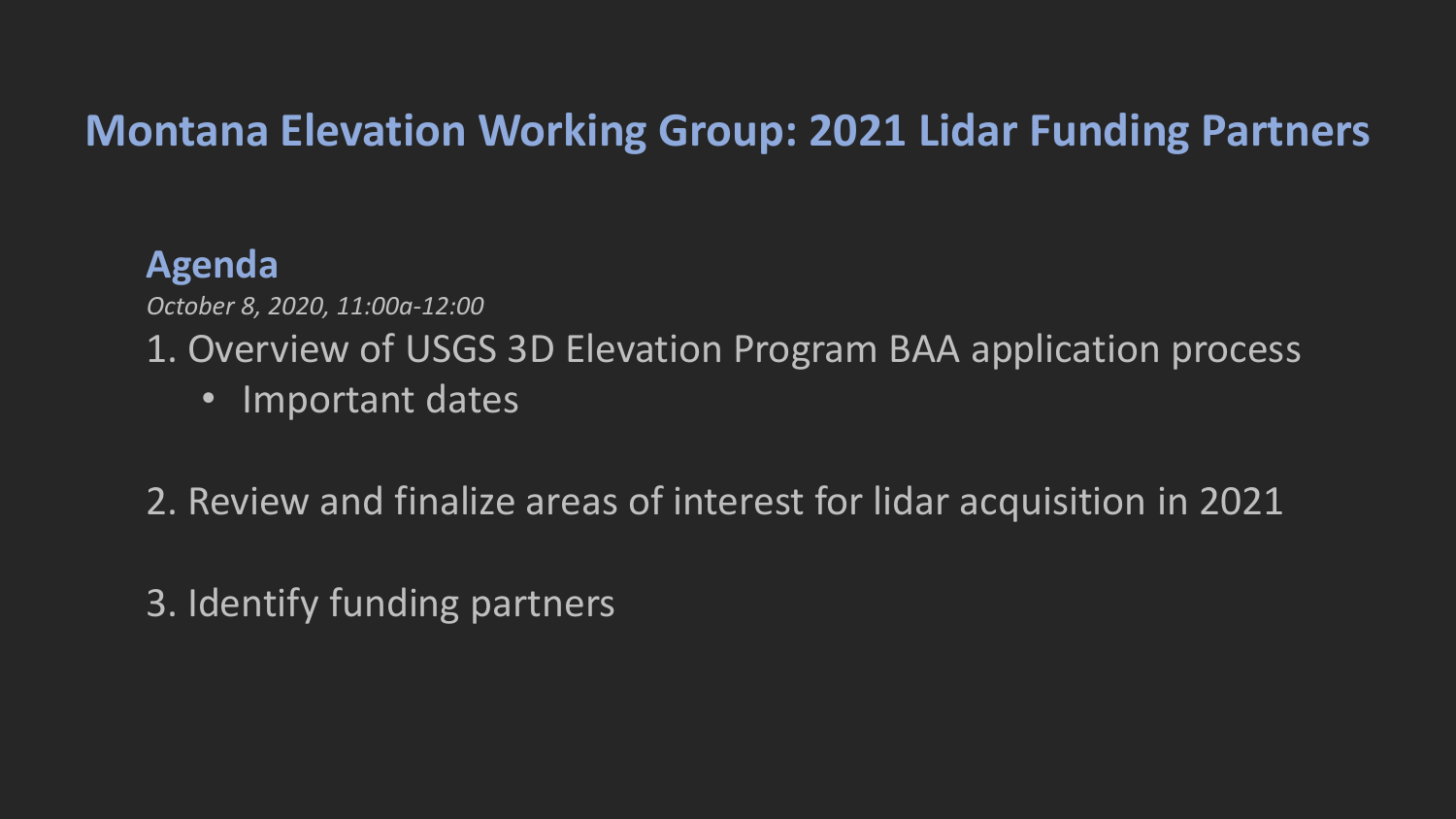### **USGS 3DEP Broad Agency Announcement**

#### **Overview of USGS 3DEP BAA Application**

- The 3DEP Broad Area Announcement is now open. [Link here \[usgs.gov\].](https://urldefense.com/v3/__https:/www.usgs.gov/core-science-systems/ngp/3dep/fy2021-usgs-broad-agency-announcement-baa?qt-science_support_page_related_con=0*qt-science_support_page_related_con__;Iw!!GaaboA!9884nYdXvs8aQcACEzGpS6Cz9CHBrW8WNRRleWlj24wvi9JhJnmrfz6LlPz-s4G3-g$)
- Montana State Library will serve in coordination role, seek review from all funding partners, and complete the application.
- A good-faith funding commitment from each partner needs to be included with the application.
- If successful, each funding partner will need to have an interagency agreement (IAA) or join funding agreement (JFA) in place with the USGS 60-days before lidar acquisition begins. Approximately February 2021.
- If successful, lidar acquisition will begin spring 2021 after snow off or fall 2021 before snow fall.
- Lidar data available approximately fall/early winter 2022.
- **The USGS takes care of contracting, project management, QC, and technical aspects of the lidar acquisition and deliverables.**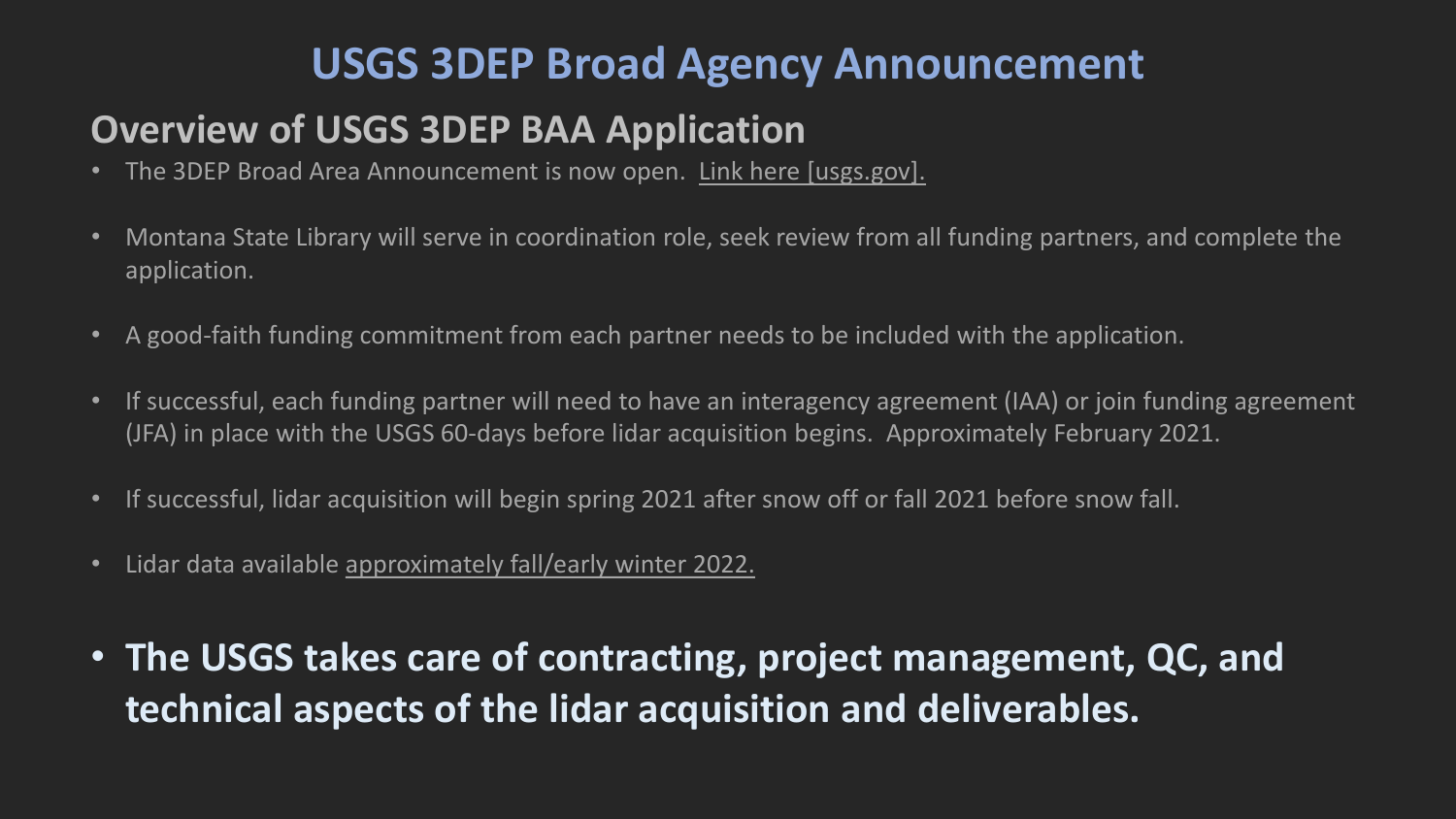### **USGS 3DEP Broad Agency Announcement**

#### Important dates

- A. Request for cost estimate (USGS IGCE): Oct. 16 \*Other option is an estimate from vendor\*
- B. Good-faith signature from funding partners: Nov. 6
- Proposals Due: November 13
- *Formal funding agreements between USGS and each funding partner need to be in place 60-days prior to acquisition (approx. Feb 2021)*

## October 2020

#### Mon Tue Wed Thu Fri Sat Sun Mon Tue Wed Thu Fri Sat Sun  $\overline{a}$  $\bullet$  $\sim$  $\overline{\mathbf{1}}$  $\overline{2}$ 13 14 5 6 7 **B** <u>lm</u>  $\blacksquare$ 8 9 |10 8 9 |10 |11 13 14 12 ÷ **TO D C**16 20 13 14 15 17 15 |17 11  $12$ **16** 18 19 21 **A** 21 18 19 20 22 23 |24 22 |23 |24 **25** 26 27 28 25 26 27 28 |29 30 |31 29 30

**November 2020**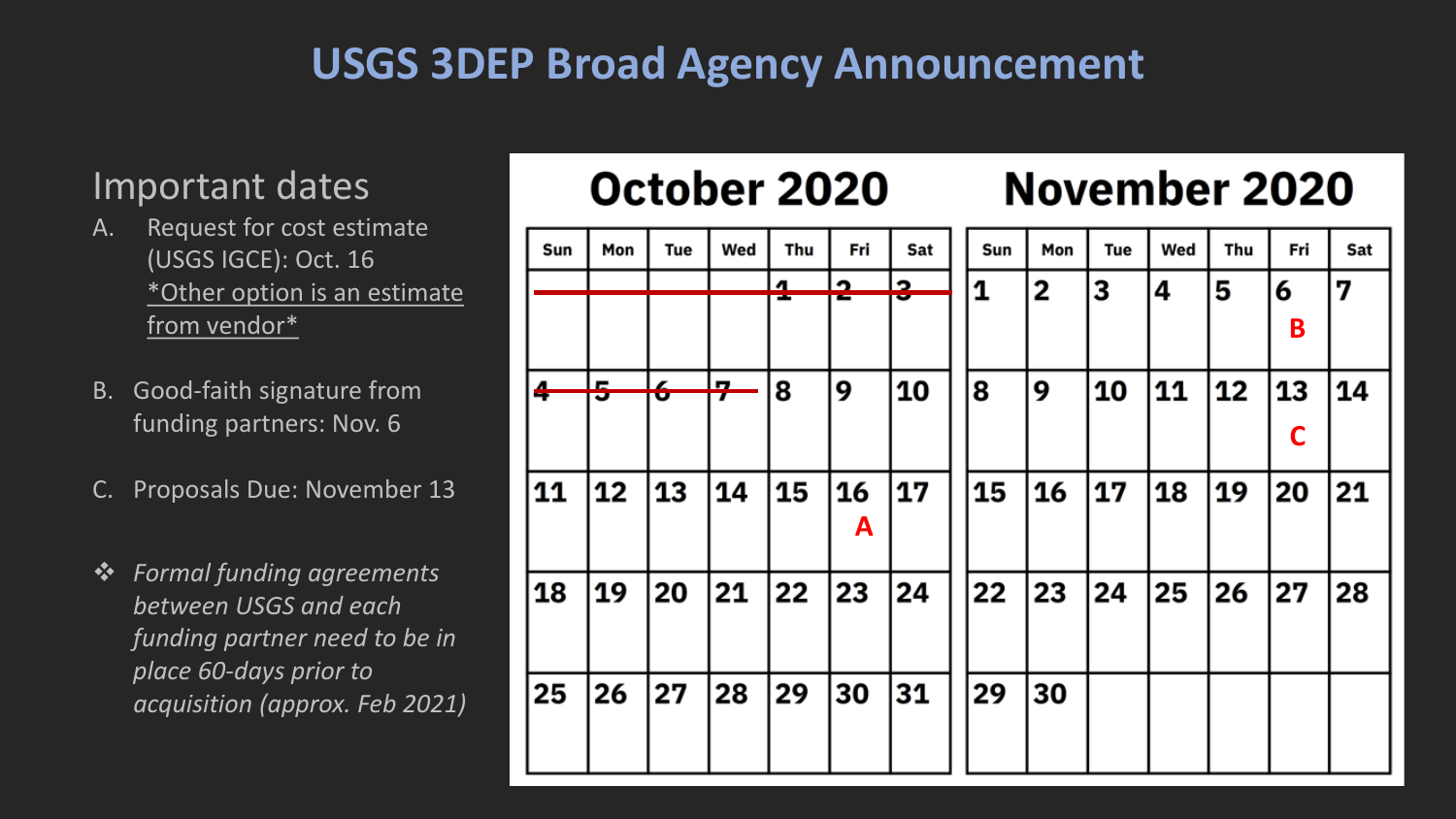Montana Elevation Working Group Top Priorities for Lidar Acquisition, 2021 (PRELIMINARY)

## **2021 Lidar Area of Interest**



| <b>County Name</b> | <b>Organization with Priority AOI in County</b>                    | <b>SQMILES of Lidar Remaining</b> | <b>Est. Cost QL2</b> | <b>Est. Cost QL1</b> |
|--------------------|--------------------------------------------------------------------|-----------------------------------|----------------------|----------------------|
|                    | City of Whitefish, MBMG, USFS, Glacier National Park, USFWS, Lower |                                   |                      |                      |
| <b>FLATHEAD</b>    | Clark Fork Watershed Group, NRCS, DNRC-forestry and water          | 5003                              | \$1,250,772          | \$2,001,236          |
|                    | Craighead Institute, USFS, DNRC-water, NRCS, Montana State         |                                   |                      |                      |
| <b>GALLATIN</b>    | University, City of Bozeman                                        | 1953                              | \$488,362            | \$781,379            |
| <b>LAKE</b>        | USFS, MBMG, NRCS, University of Montana, DNRC-forestry             | 1258                              | \$314,600            | \$503,359            |
| <b>MADISON</b>     | USFS, PRI Center for Paleontology, MBMG, Montana State University  | 3202                              | \$800,405            | \$1,280,648          |
| <b>MISSOULA</b>    | USFS, DEQ, MBMG, Missoula County, University of Montana            | 2183                              | \$545,728            | \$873,164            |
| <b>YELLOWSTONE</b> | DEQ, NRCS, DNRC-water                                              | 2563                              | \$640,787            | \$1,025,259          |
| <b>MUSSELSHELL</b> | USFWS, MBMG, DEQ                                                   | 1817                              | \$454,217            | \$726,747            |
| <b>ROOSEVELT</b>   | NRCS, MBMG, DNRC-water                                             | 601                               | \$150,189            | \$240,303            |
| <b>SILVER BOW</b>  | USFS, MBMG, DNRC-water                                             | 685                               | \$171,292            | \$274,067            |
| <b>BEAVERHEAD</b>  | USFS, USFWS, MBMG                                                  | 5379                              | \$1,344,711          | \$2,151,538          |

Estimated Total **\$6.2 million**

At Quality Level 2 (24,000 square miles)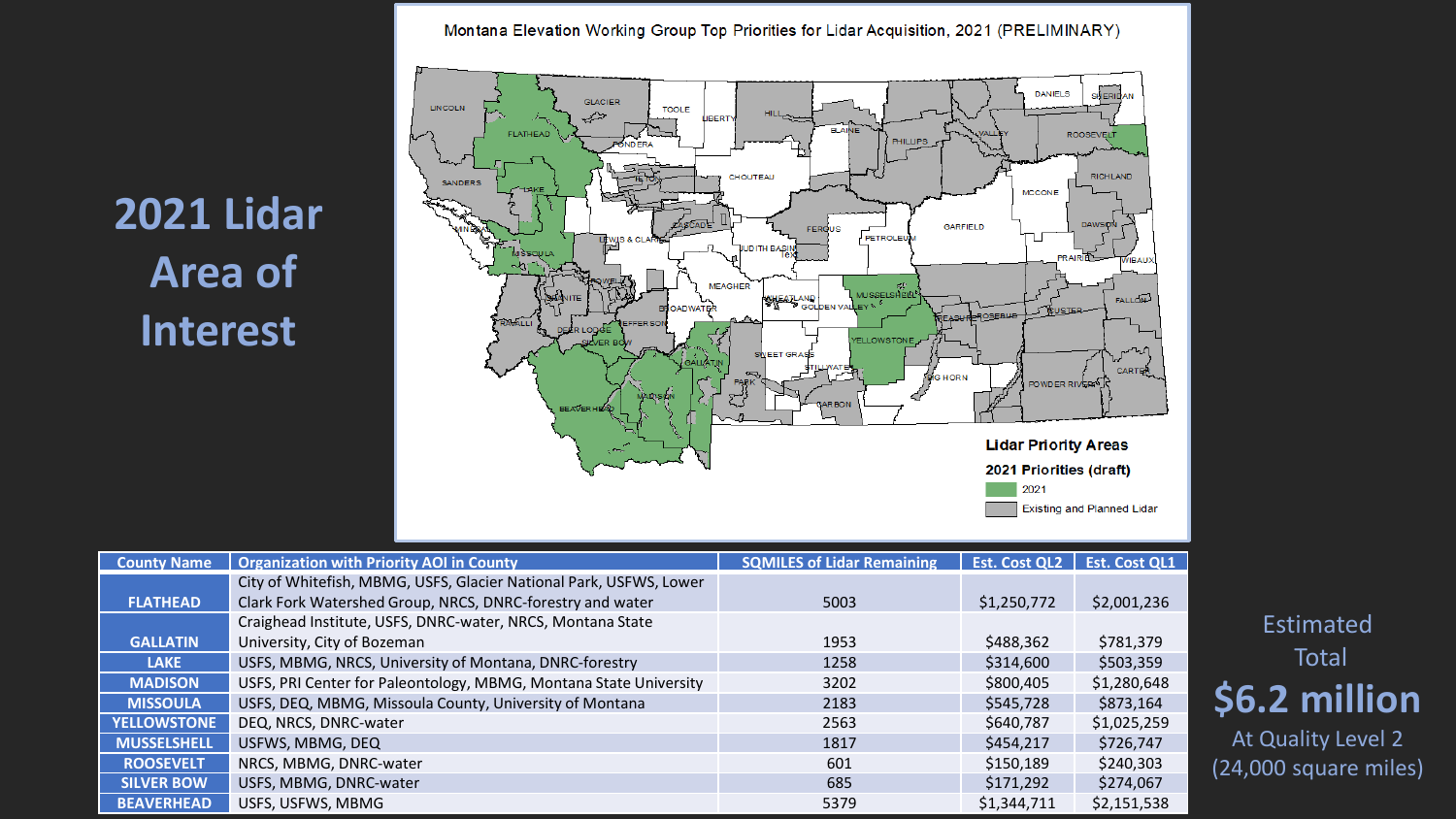## **2021 Funding Partners**

| <b>2021 Funding Partners</b>                        | <b>Funding</b> | <b>Status</b>               | <b>Primary Use</b>                                                        |
|-----------------------------------------------------|----------------|-----------------------------|---------------------------------------------------------------------------|
|                                                     |                |                             | Confirmed - Ready to high hazard dams; natural resources and conservation |
| NRCS (MT office)                                    | \$750,000      | go                          | planning; private lands                                                   |
|                                                     |                | <b>Confirmed - Ready to</b> |                                                                           |
| <b>Glacier National Park</b>                        | \$5,000        | go                          | Veg. characterization; cultural resources                                 |
| <b>DNRC Trust Lands Div</b>                         | \$1,000        | <b>Likely</b>               | forest assessment                                                         |
| <b>USFS Region 1</b>                                | \$50,000       | <b>Likely</b>               | flathead nf, gallatin, missoula; beaverhead deerlodge                     |
| <b>Flathead National Forest</b>                     | \$5,000        | Likely                      | Luke                                                                      |
| U.S. Fish and Wildlife Service                      | \$25,000       | Potential                   |                                                                           |
| Montana Bureau of Mines and Geology                 | \$20,000       | Potential                   | groundwater investigation program; geological<br>mapping; hazard mapping  |
| Montana Dept. of Environmental Quality              |                | Potential                   | active coal mines                                                         |
| <b>Bureau of Land Management</b>                    |                | Potential                   |                                                                           |
| USGS (Northern Rocky Mountain Science Center)       |                | Potential                   | drought basins; Clint                                                     |
| <b>DNRC Trust Lands - Mineral Division</b>          | \$5,000        | potential                   | <b>Trevor Taylor</b>                                                      |
|                                                     |                |                             |                                                                           |
|                                                     |                |                             |                                                                           |
|                                                     |                |                             |                                                                           |
| <b>Total</b>                                        | \$861,000      |                             | ideally 40% or more of BAA cost is covered by<br>partners                 |
| Others? Montana State University, DNRC Trust Lands, |                |                             |                                                                           |
| Missoula County, Gallatin County, City of Bozeman,  |                |                             |                                                                           |
| Madison County, City of Whitefish, Flathead County, |                |                             |                                                                           |
| <b>Rocky Boys</b>                                   |                |                             | planning (Big Sky); Bridger Foothill fire (mass wasting)                  |